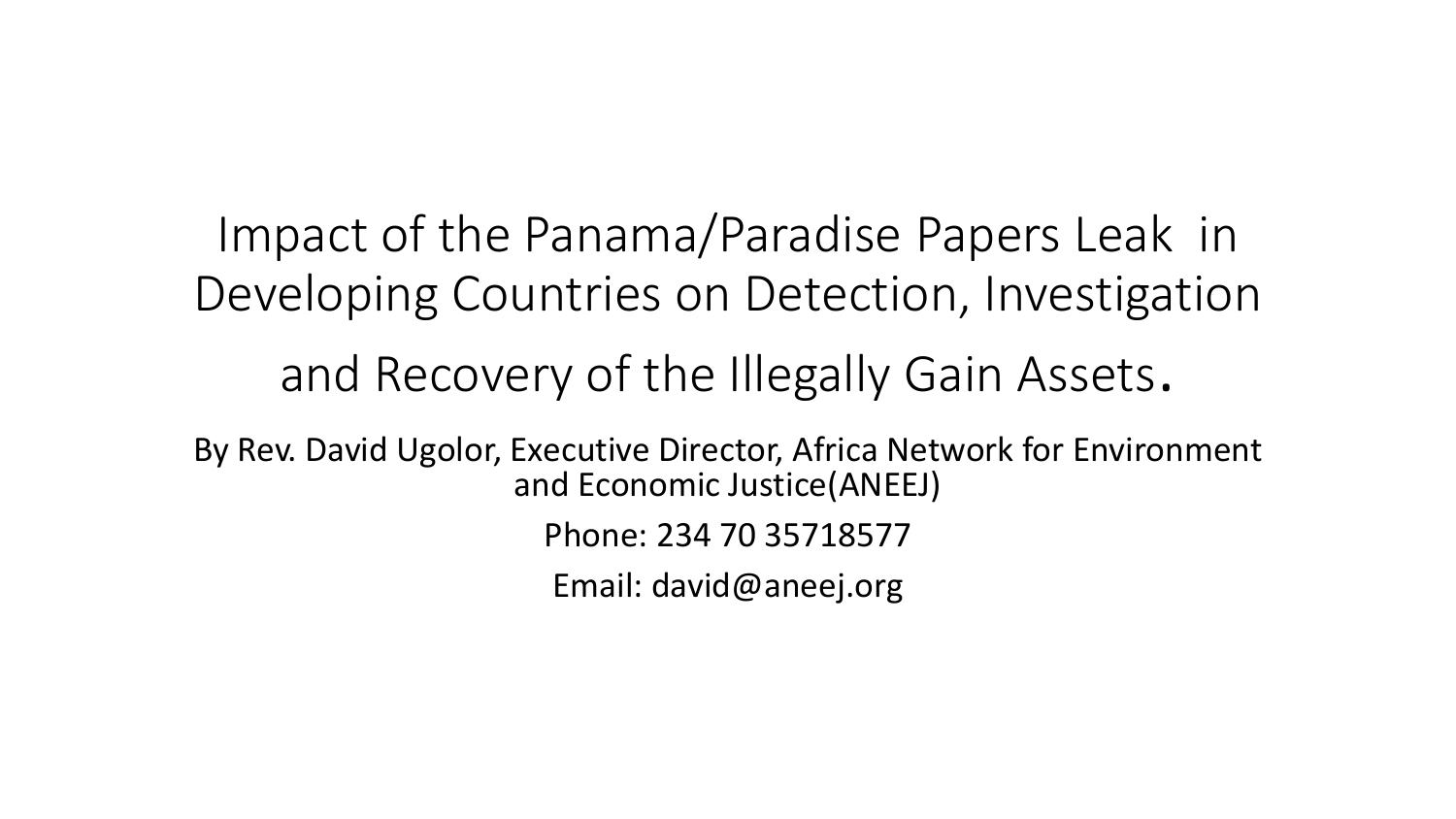## UNCAC and London Anti-Corruption Summit,2016: Key Highlights

- The United Nations Convention Against Corruption provides a global framework for tackling grand corruption
- From London to Vienna: The Panama/Paradise Papers Leak have raised the number of issues
- Civil Society and media active participation in the Asset Recovery debate through massive disclosure of grand corruption: The case of Malabo oil Scandal
- The misuse of companies, legal entities and legal arrangement
- Using Collective Action to disrupt illicit financial flows
- Using FATF Recommendations on Transparency and Beneficial Ownership of Legal Persons and Arrangements
- Making Beneficial Ownership accessible to civil society and the media
- Establish Public Register/Egmont Group of FIUs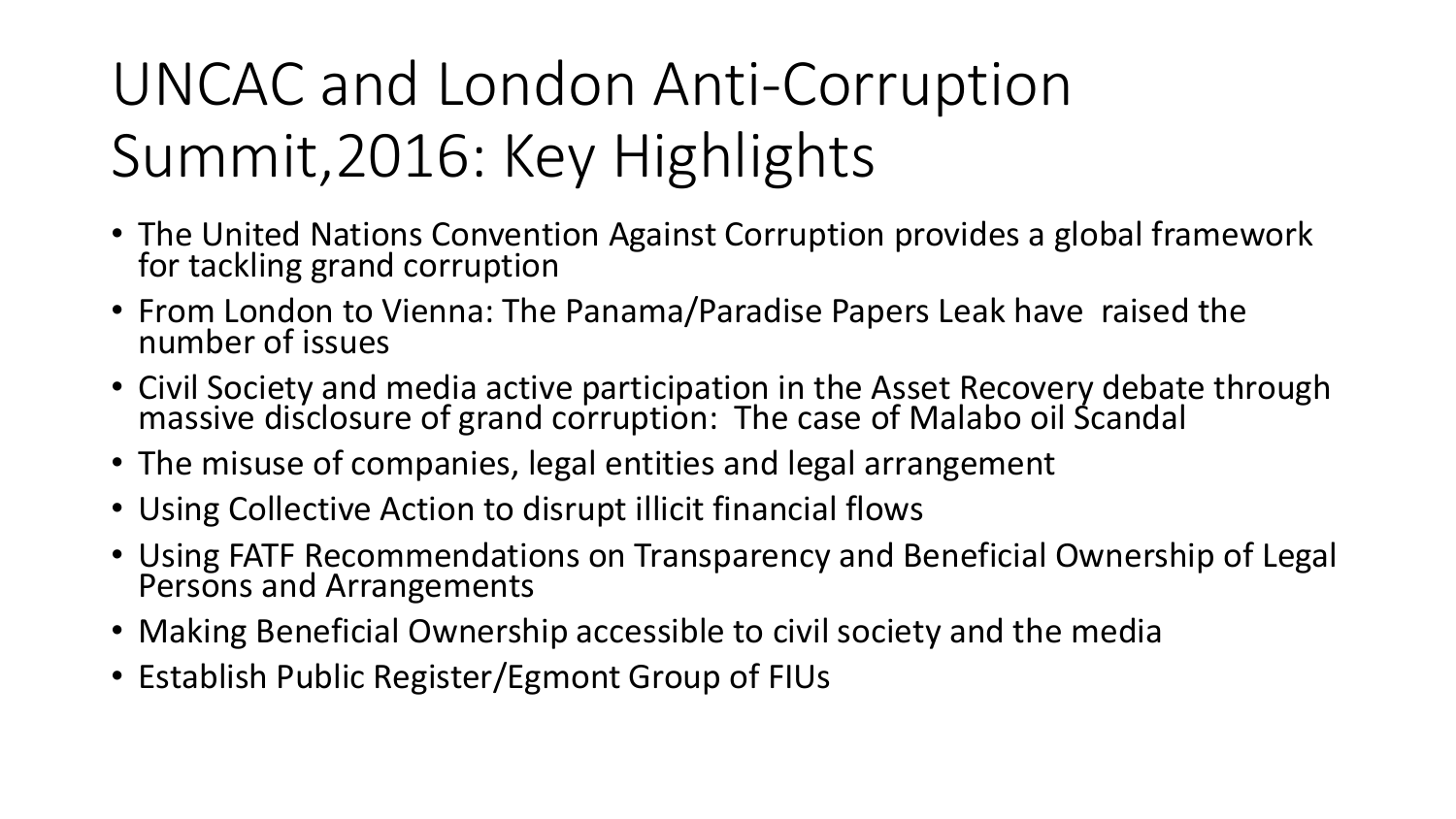## Impact of Panama/Paradise Papers on Anti-Corruption Commitments

- Increase media and civil society demands for transparency and accountability in the management public resources
- Several developing Countries initiated investigation on these mentioned in the Panama Papers Leak
- Local Media that participated in the Panama/Paradise Papers Leak through the International Consortium of Investigating Journalism(ICIJ) increased their visibility
- Civil Society and Trade Union launched public protest calling on their government to investigate those who were mentioned in the report
- Nigerian's EFCC launched an investigation which continue to raise public concern
- Premium Times provided wide coverage on these implicated in the report and also served as a source of intelligence for law enforcement agencies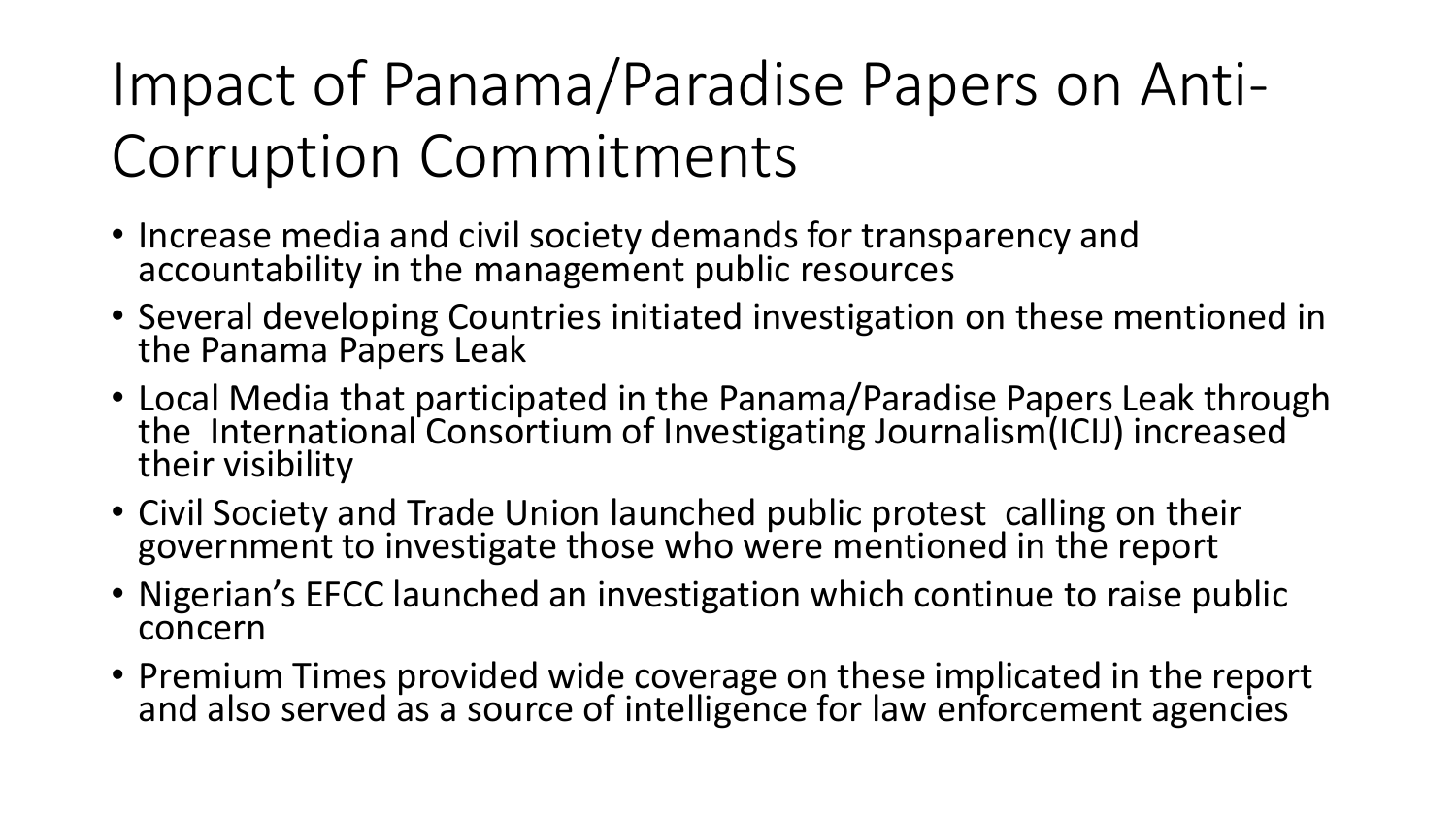## Challenges After the Panama/Paradise Papers Leak

- The United States pulling out from the Extractive Industries Transparency Initiative(EITI) and the implication on resource rich but poor developing Countries
- The presence Offshore Centre/Safe Heaven and lack of transparency in the global financial system
- Lack of Political Will in both Financial centre and origin Countries to support asset recovery
- Poor governance institutions in developing Countries and weak media and civil society
- Poor implementation of the London Anti-Corruption Summit Commitments